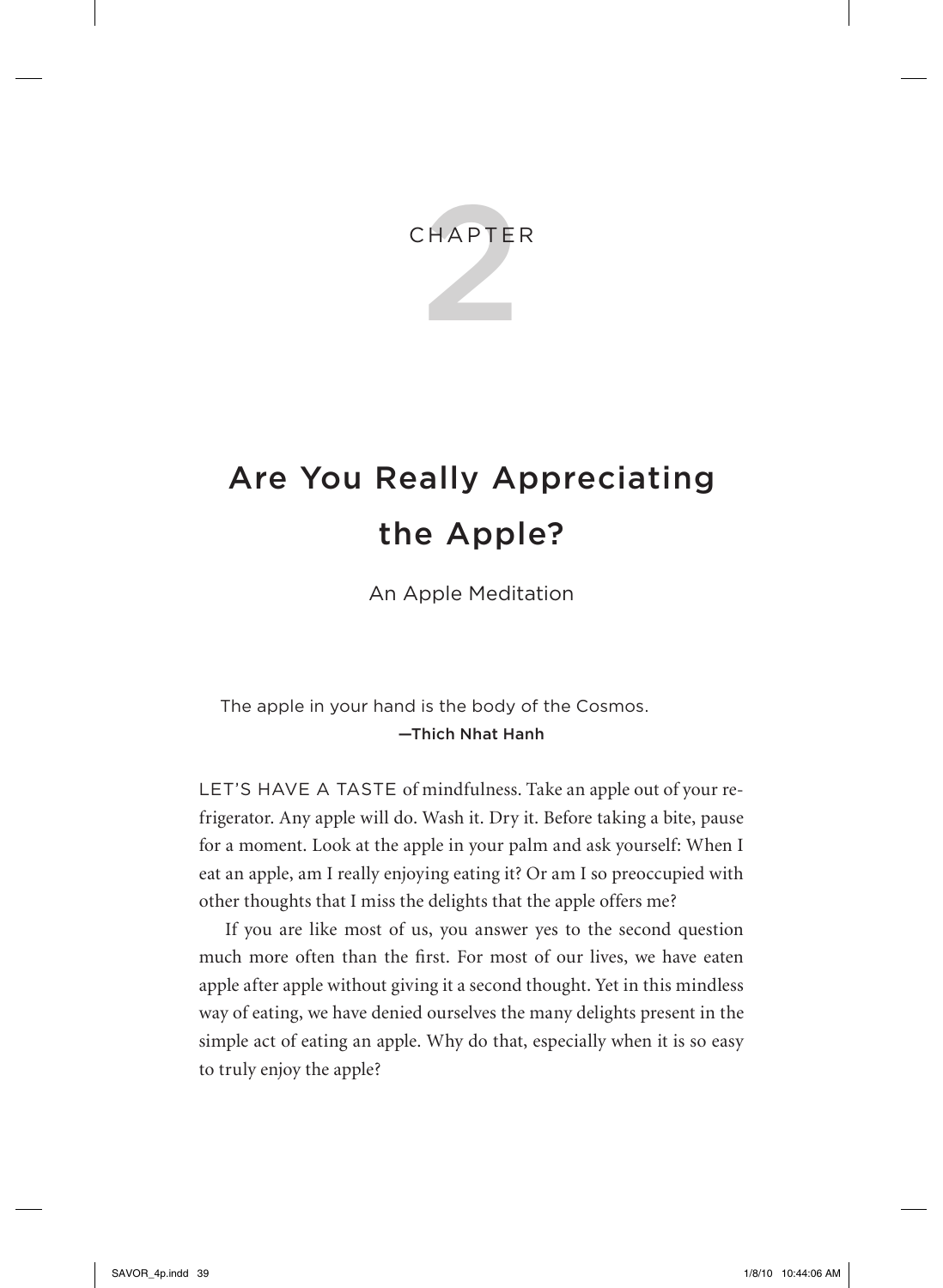The first thing is to give your undivided attention to eating the apple. When you eat the apple, just concentrate on eating the apple. Don't think of anything else. And most important, be still. Don't eat the apple while you are driving. Don't eat it while you are walking. Don't eat it while you are reading. Just be still. Being focused and slowing down will allow you to truly savor all the qualities the apple offers: its sweetness, aroma, freshness, juiciness, and crispness.

Next, pick up the apple from the palm of your hand and take a moment to look at it again. Breathe in and out a few times consciously to help yourself focus and become more in touch with how you feel about the apple. Most of the time, we barely look at the apple we are eating. We grab it, take a bite, chew it quickly, and then swallow. This time, take note: What kind of apple is it? What color is it? How does it feel in your hand? What does it smell like? Going through these thoughts, you will begin to realize that the apple is not simply a quick snack to quiet a grumbling stomach. It is something more complex, something part of a greater whole.

Then, give the apple a smile and, slowly, take a bite, and chew it. Be aware of your in-breath and out-breath a few times to help yourself concentrate solely on eating the apple: what it feels like in your mouth; what it tastes like; what it's like to chew and swallow it. There is nothing else filling your mind as you chew—no projects, no deadlines, no worries, no "to do" list, no fears, no sorrow, no anger, no past, and no future. There is just the apple.

When you chew, know what you are chewing. Chew slowly and completely, twenty to thirty times for each bite. Chew consciously, savoring the taste of the apple and its nourishment, immersing yourself in the experience 100 percent. This way, you really appreciate the apple as it is. And as you become fully aware of eating the apple, you also become fully aware of the present moment. You become fully engaged in the here and now. Living in the moment, you can really receive what the apple offers you, and you become more alive.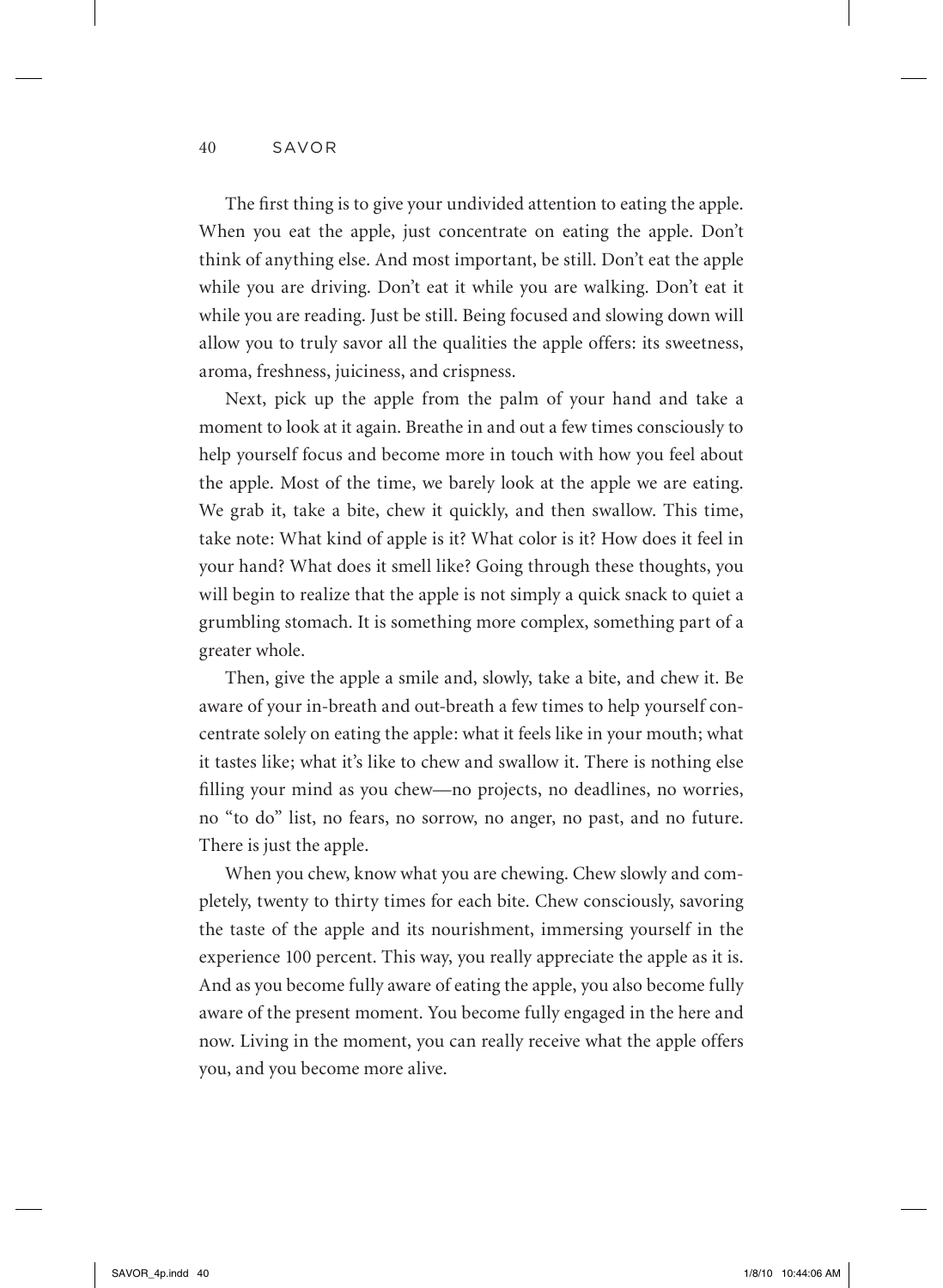By eating the apple this way, truly savoring it, you have a taste of *mindfulness,* the state of awareness that comes from being fully immersed in the present moment. Letting go for those few short minutes and living in the here and now, you can begin to sense the pleasure and freedom from anxiety that a life lived in mindfulness can offer.

In today's world, mindless eating and mindless living are all too common. We are propelled by the fast pace of high-tech living—highspeed Internet, e-mails, instant messages, and cell phones—and the expectation that we are always on call, always ready to respond instantly to any message we get. Thirty years ago, hardly anyone would have expected to receive a reply to a phone call or letter within the same day. Yet today, the pace of our lives is utterly harried and spinning out of control. We constantly have to respond to external stimuli and demands. We have less and less time to stop, stay focused, and reflect on whatever is in front of us. We have much less time to be in touch with our inner selves—our thoughts, feelings, consciousness, and how and why we have become the way we are, for better or worse. And our lives suffer because of it.

Some of us find that it is too inconvenient and difficult to eat a whole apple. So major food outlets now sell "value-added" apples—presliced apples, packed in bags and coated with an all-natural flavorless sealant so that they won't turn brown or lose their crispness for up to three weeks. These apples epitomize the new food-marketing concept of "snackability":1 There are no crumbs and no fuss, nothing to interrupt the repetitive movement of hand to bag and food to mouth. Aside from the inherent lack of freshness in these "snackable" precut apples, they also promote mindless eating—in the car, in front of the TV, at the computer, whenever and wherever. And while there are certainly much less healthy snack foods than precut apple slices, the pattern of eating is one we all experience and that food marketers promote with a vengeance.

Most of the time, we are eating on autopilot, eating on the run, eating our worries or anxieties from the day's demands, anticipations,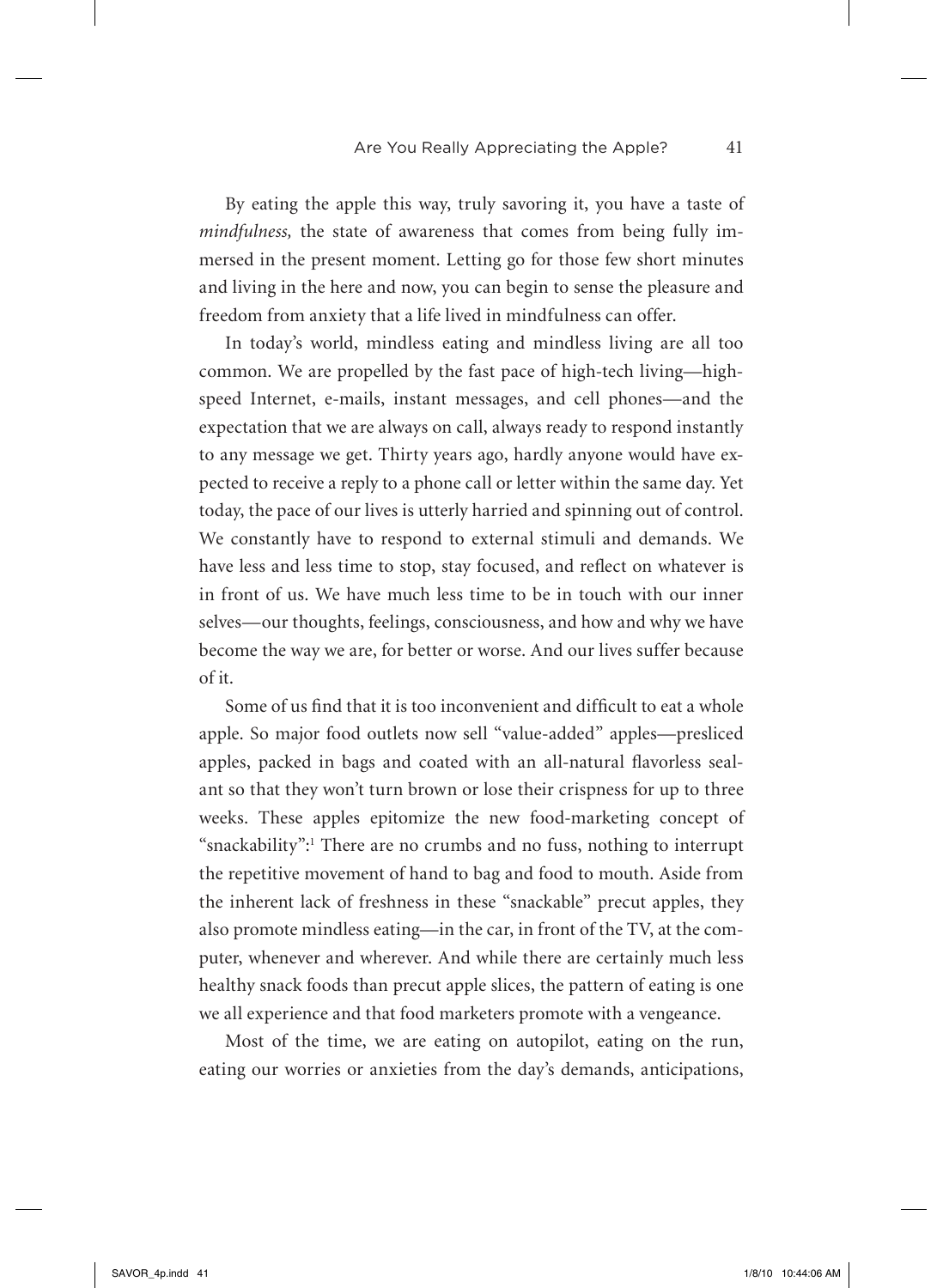irritations, and "to do" lists. If we are not conscious of the food we eat, if we are not actively thinking about that apple, how can we taste it and get the pleasure of eating it?

Eating an apple mindfully is not only a pleasant experience; it is good for our health as well. The adage "An apple a day keeps the doctor away" is actually backed by solid science. Research shows that eating apples can help prevent heart disease because the fiber and antioxidants they contain can prevent cholesterol buildup in the blood vessels of the heart. The fiber in apples can also help move waste through the intestines, which can help lower the risk of problems such as irritable bowel syndrome. Eating the apple with the skin—especially when it is organic—is better than eating it without the skin, as half of the vitamin C is under the apple's skin; the skin itself is rich in phytochemicals, special plant compounds that may fight chronic disease. Apples are also packed with potassium, which can help keep blood pressure under control.

Beyond the health benefits and pleasure an apple can provide, when we view the apple on an even grander scale we can see it as a representative of our cosmos. Look deeply at the apple in your hand and you see the farmer who tended the apple tree; the blossom that became the fruit; the fertile earth, the organic material from decayed remains of prehistoric marine animals and algae, and the hydrocarbons themselves; the sunshine, the clouds, and the rain. Without the combination of these far-reaching elements and without the help of many people, the apple would simply not exist.

At its most essential, the apple you hold is a manifestation of the wonderful presence of life. It is interconnected with all that is. It contains the whole universe; it is an ambassador of the cosmos coming to nourish our existence. It feeds our body, and if we eat it mindfully, it also feeds our soul and recharges our spirit.

Eating an apple consciously is to have a new awareness of the apple, of our world, and of our own life. It celebrates nature, honoring what Mother Earth and the cosmos have offered us. Eating an apple with